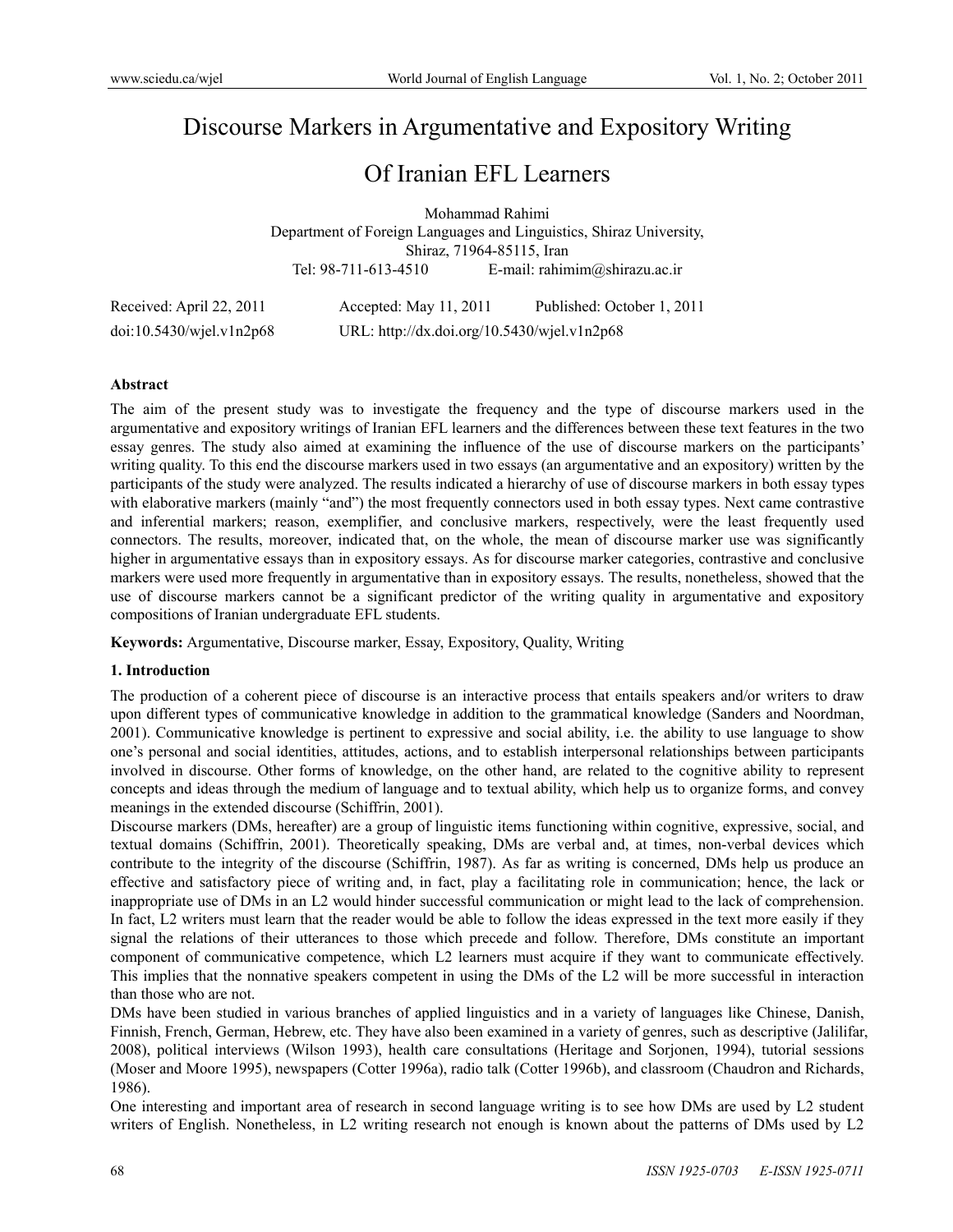student writers in different writing genres and if there is a link between the use of these markers and the quality of the text produced by EFL learners. To shed light on these issues, this study is an attempt to scrutinize into the way Iranian EFL learners use DMs in the expository and argumentative texts they write, in order to see which DMs and with what frequency are used to maintain text coherence and establish relations between different parts of the text.

## **2. Literature review**

Research on DMs can be classified into three main categories. The first group of studies have examined the frequency of DMs used in the students' writing. Some of these studies have investigated the use of DMs in one language (L1 or L2) and some others have compared the frequency of the use of DMs between L1 and L2. For instance, Connor (1984) compared six argumentative essays written by English native and ESL students, following Halliday and Hasan's (1976) framework. No significant difference was found between native and ESL students in the frequency of the use of DMs.

Field and Yip (1992) compared the writings of 67 Hong Kong students with 29 Australian students on an argumentative topic. They found that non-native students of English used more conjunctions than Australian students did, and they usually put all conjunctions at the beginning of the sentences.

In a similar study, comparing the frequency of DMs used by native and non-native speakers of English, Karasi (1994) analyzed 135 expository essays by Singaporean secondary students. They found no difference between native and ESL students in the frequency of the use of cohesive ties.

 Intraprawat and Steffensen (1995) analyzed the DMs used in persuasive essays by ESL university students. They found that differences between essays that received good ratings and essays that received poor ratings were found in the number of words, T-units, and density of DMs. That is, the former was characterized by a high density of these features.

Steffensen and Cheng (1996) analyzed argumentative texts written by students who worked on the propositional content of their essays and who were taught using a process approach and those who concentrated on the pragmatic functions of DMs by enjoying direct teaching of DMs. The results showed that students receiving direct instruction on DMs used them more effectively and also became more sensitive to their readers' needs, thereby making global changes that improved their papers.

Jalilifar (2008), following Fraser's (1999) taxonomy of DMs, investigated DMs in descriptive compositions of 90 junior and senior Iranian EFL students*.* Findings showed that elaborative markers were the most frequently used, followed by inferential, contrastive, causative, and topic relating markers. A direct and positive relationship was also found between the quality of the compositions and the number of DMs used.

The second group of studies have investigated the nature of DMs used in students' writing. Liu and Braine (2005), using Haliday and Hassan's taxonomy of cohesive devices, investigated the use of cohesive devices in 50 argumentative compositions written by Chinese undergraduate non-English majors. They also examined the relationship between the number of cohesive devices used and the quality of writing. Among the sub-categories of conjunction devices, additive devices accounted for the largest percentage of use, followed by causal, temporal, and adversative devices. The cohesive items with the highest frequency were 'and', 'also' and 'or'. Among adversative devices, 'but' was used with the highest frequency, while 'on the contrary', and 'instead' occurred very little in their writings. Other items such as 'as a result', and 'thus' were rarely used.

Hu et al. (1982), using frequency counts, analyzed the use of cohesive ties by 12 Chinese university students in comparison with 12 Australian university students. The framework used was Halliday's functional grammar. They found that Chinese students used more conjunctions and Australian students used more lexical cohesion.

Using an 8 million-word corpus of fiction, news, and academic spoken and written English, Bell (2010) examined the contrastive DMs of 'nevertheless', 'still' and 'yet'. The results showed that these markers constituted a cline of scope with 'nevertheless' having the most limited scope and 'yet' having the largest scope. Variability of scope refers to "the extent to which a marker instructs the hearer/analyst to search the previous discourse or even go beyond the discourse to search their encyclopedic knowledge for a potential effect" (Bell, 2010, p. 1925).

Hays (1992), investigating the use of different types of DMs by Japanese learners of English in their first, second, or third year of study, found that while DMs 'but', 'and', and 'so' were used frequently, very few learners used 'well' and 'you know'. Hays speculates that there is a developmental order for the acquisition of DMs. That is, the DMs which are on the ideational plane are taught and used first while those that are more pragmatic appear later in the subjects' speech. This idea is supported by Trillo's (2002) corpus-based study comparing DM usage between native speakers and learners of English. Trillo showed that learners of English used the DMs 'well' and 'you know' (among others) much less frequently than native speakers and that when learners used these lexical items, they were much more likely to be in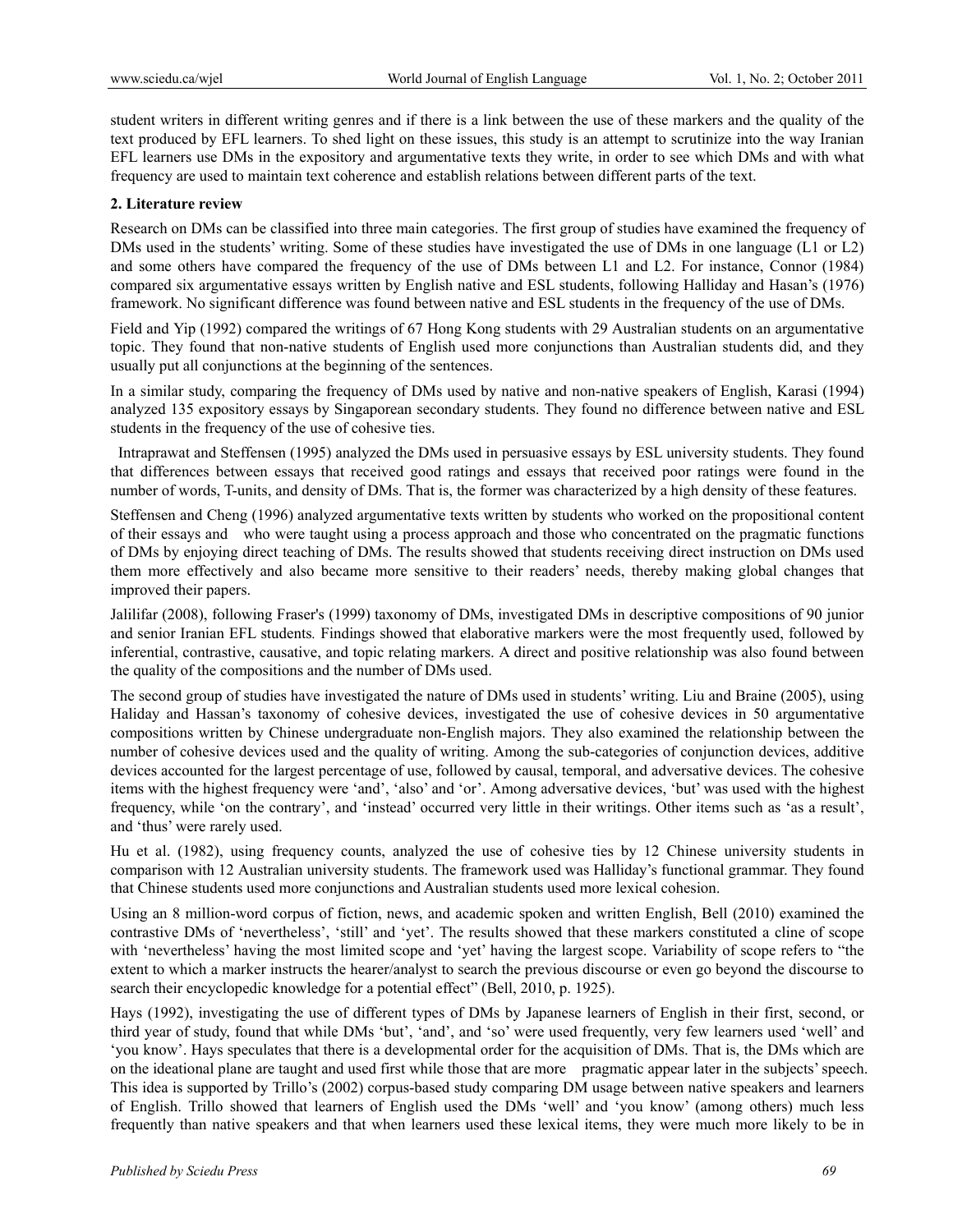their ideational, non-pragmatic usages.

On the other hand, a study by Muller (2004) suggested different patterns of DM usage for German learners of English. This study was based on the retellings and discussion of a short film by American native English speakers and German learners of English. She found overuse of the functions of some markers like 'well' by German learners of English. She suggested that this 'over-use' is a result of the way that the DM 'well' is presented in textbooks that these German students of English had used.

The last group of studies reviewed here have investigated the relationship between DMs and writing quality. Allard and Ulatowska (1991), in a study using Halliday and Hasan's (1976) framework, investigated the writings of 30 fifth-grade children who were native speakers of English. They found a high correlation between the number of lexical ties and writing quality. Narrative and procedural texts were used and it was found that for narratives, but not for procedural text types, cohesive harmony was more strongly correlated with writing quality. Finally, there were marked differences in cohesive properties across discourse types.

Zhang (2000) focused on the use of cohesive features in the expository compositions of Chinese undergraduates. He collected one hundred and seven essays from two Chinese universities. Halliday and Hasan's (1976) taxonomy of cohesive devices and their framework for analysis were used. Students employed in their writing a variety of cohesive devices with some categories of ties used more frequently than the others. Lexical devices were the most frequently used, followed by conjunctions and reference devices. There was no statistically significant relationship between the number of cohesive ties employed and the quality of writing. Certain cohesive features were identified in the expository writing of Chinese undergraduates which included overuse and misuse of conjunctions and restricted use of lexical cohesion.

To investigate the relationship between the number of cohesive devices in argumentative compositions by Chinese undergraduate EFL learners and their writing quality, Liu and Braine (2005) conducted a correlational analysis between the numerical composition scores and the frequency of use of cohesive devices per composition in terms of their categories (reference, conjunction, and lexical cohesion). The results demonstrated that the composition scores significantly co-varied with the total number of cohesive devices. The composition scores were highly correlated with lexical devices among the three main categories of cohesive devices.

Furthermore, Johnson (1992) analyzed 20 expository essays in Malay with 20 essays in English by the same group of Malay students, and 20 essays in English by native speakers. There was no difference in the degree of cohesion between ''good'' and ''weak'' compositions written in Malay by native speakers or in English by native and Malay speakers.

Results of the above studies, in general, suggest that L2 learners underutilize DMs (compared with native speaker use) especially for their pragmatic functions. While the majority of these studies have compared DMs in L1 and L2, very few have examined the use of these DMs used in L2 only and in two different essay genres. In addition, the relationship between the use of DMs and writing quality is an issue that has not been attended to adequately and needs to be investigated particularly in an EFL context.

In an attempt to address the above-mentioned issues, the present study aims at identifying the use of DMs in academic argumentative and expository compositions of Iranian university students. The study, moreover, intends to analyze the effect of using DMs on the quality of writing. The results of this research will provide us with insights into the general pattern of DMs use in university EFL learners' academic writing. This would help us identify our students' problems in using DMs, e.g. overuse or underuse of certain categories of DMs, and, thereby, modify our writing teaching procedures and incorporate a more precise plan for teaching the appropriate use of DMs.

## **3. Objective of the Study**

As mentioned above, this study intends to identify the use of DMs in academic argumentative and expository compositions of Iranian university students. The study also intends to compare the frequency and type of DMs used in the two essay types. Finally, the present study will analyze the effect of using DMs on the quality of writing.

## **4. Research Questions**

The study, thus, aims to answer the following questions:

1. What is the overall frequency of the use of individual DMs and their relevant categories in argumentative and expository texts produced by Iranian undergraduate EFL students?

2. Is there a significant difference between the DMs used in argumentative and expository texts?

3. To what extent does the use of DMs influence the quality of the argumentative and expository essays?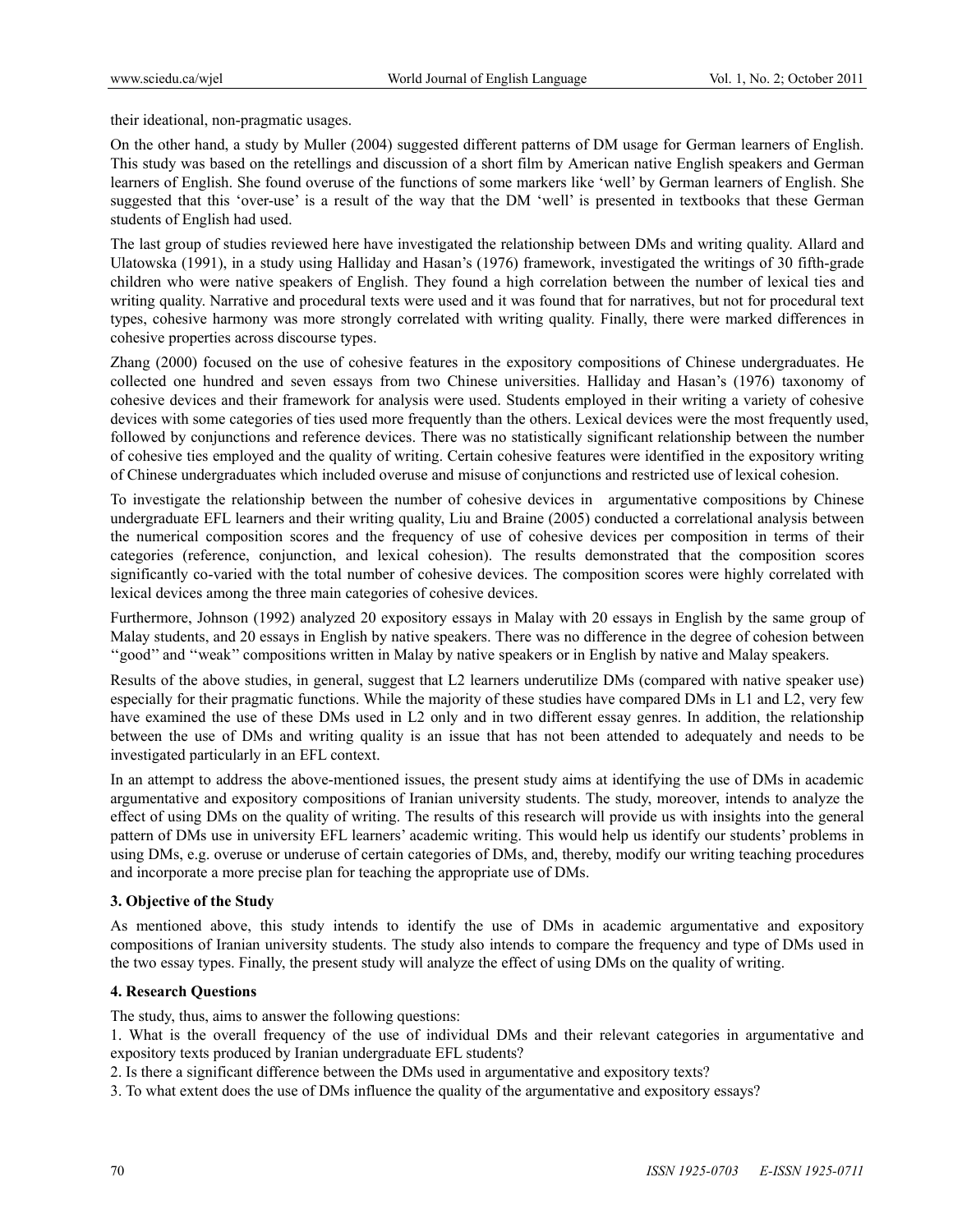## **5. Theoretical Framework of the Study**

The present study builds upon Fraser's (1999) taxonomy of DMs categories. This taxonomy, as compared to the similar taxonomies of DMs, is mainly used for the classification of written discourse and seems to be the most comprehensive classification in written discourse. According to Fraser (1999), DMs are defined as a pragmatic class, lexical expressions drawn primarily from the syntactic classes of conjunctions, adverbials, and prepositional phrases. With certain exceptions, they signal a relationship between the interpretation of the segment they introduce, S2, and the prior segment, S1. They have a core meaning, which is procedural, not conceptual, and their more specific interpretation is 'negotiated' by the context, both linguistic and conceptual. Based on this model, there are two types of DMs: those that relate aspects of the explicit message conveyed by S2 with aspects of a message, direct or indirect, associated with S1; and those that relate the topic of S2 to that of S1. Fraser's (1999) taxonomy includes six main subclasses. These subcategories are presented below:

- 1. Conclusive DMs: In sum, In conclusion, To sum up, etc.
- 2. Reason DMs: Because, Since, Du to, etc.
- 3. Elaborative DMs: And, Also, Moreover, In addition, etc.
- 4. Contrastive: But, However, Although, etc.
- 5. Inferential: Thus, Hence, So, Therefore, etc.
- 6. Exemplifiers: For example, Such as, For instance, etc.

# **6. Methods**

## *6.1 Participants*

The initial sample consisted of 56 Iranian English majors (25 males and 31 females, all seniors) who took part in two intact classes (one class consisted of 31 students and the other 25) of an essay writing course at Shiraz University, Iran. They had all passed two pre-requisite grammar courses as well as a course in paragraph writing.

In order to ensure the homogeneity of the group and control the proficiency level an Oxford Placement Test was given to all the participants. The majority of the students  $(N=47)$  were ranked as intermediate; the mean calculated for this group was 42.12, indicating an intermediate level according to the interpretation provided by the test manual. The rest were either lower or higher with respect to their proficiency level. Only the essays of those standing at the intermediate level were analyzed for the present study.

## *6.2 Materials and instruments*

The materials used in the present study consisted of the argumentative and expository essays written by the participants of the study. Totally, the students wrote three argumentative and three expository essays; the third essay from each text type was selected to be analyzed for the present study. The reason was that the third essay was written after the students had practiced writing one expository and one argumentative essay in groups and two individual expository and two argumentative ones. The last essay from each genre was, hence, assumed to be the best one in terms of quality.

The first instrument of the study, as mentioned above, was the Oxford Placement Test used to ensure the homogeneity of the participants of the study. The reliability index for the scores obtained though this test, as calculated by KR-21 method, was 0.88.

In addition, Ashwell's (2000) content scoring scheme was used to evaluate the quality of the essays. This is a multifaceted scheme that evaluates writing quality based on such aspects as writing organization, the smooth flow of the ideas, use of appropriate transitions, etc.

## *6.3 Procedure*

Since the purpose of the Essay Writing course was introducing the students to two types of essays, i.e. expository and argumentative, commonly used in academic writing, for each essay type, three sessions were assigned to teaching the students the process of writing expository and argumentative essays. Then, each participant was required to write essays of between 250 to 270 words about the assigned topics. Then, the written essays were collected by the researcher, reviewed, scored, and given back to the students. This process took five sessions for each essay type. As a part of the course, like any writing course, in two sessions, the use of different kinds of DMs and their importance were explained in class and the students practiced using DMs in their writing.

As mentioned before, the students wrote three argumentative and three expository essays, but only the last essays of each text type were considered as data required for this study. The topic of the expository essay was "*What are the main*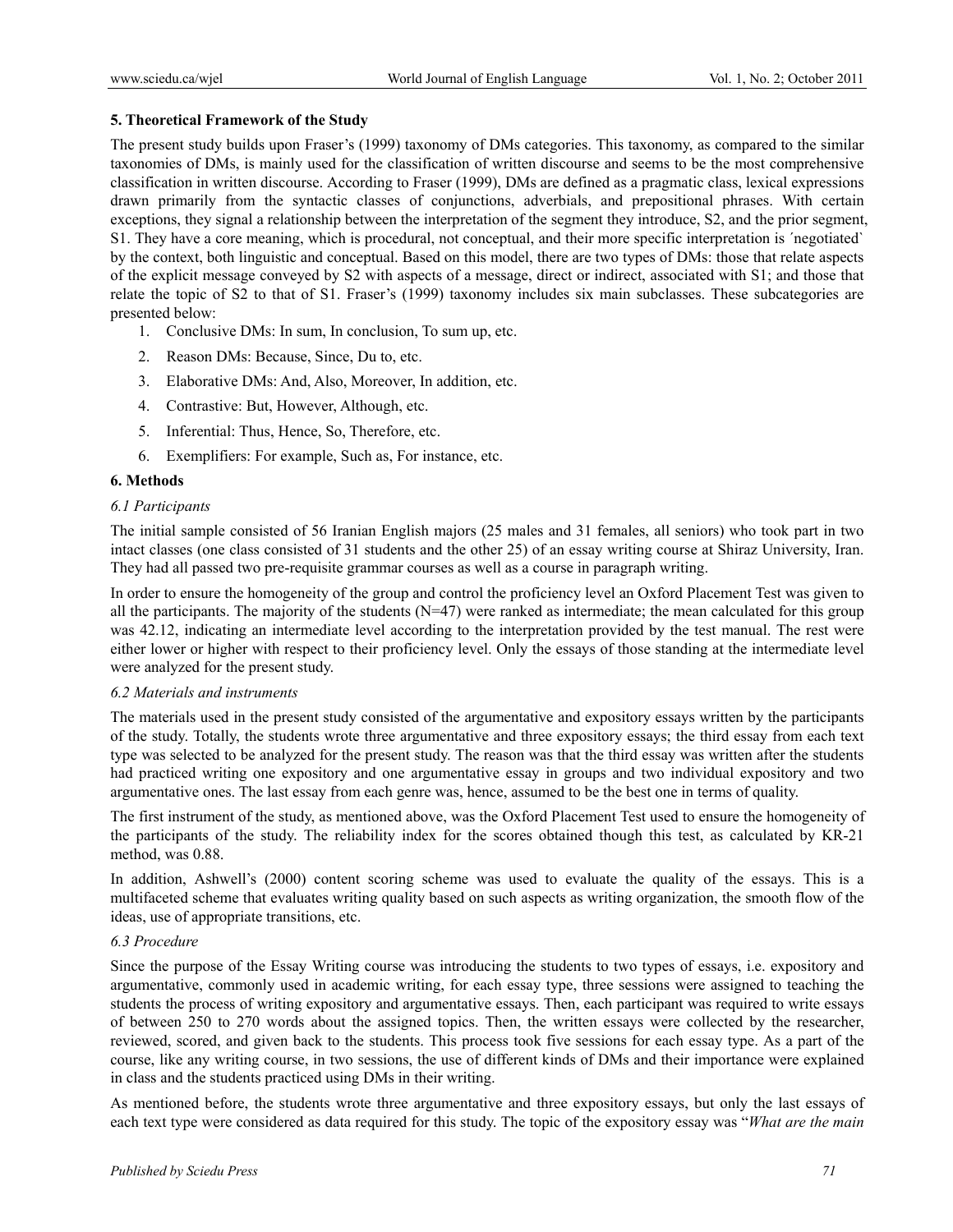*causes of brain drain in developing countries?*", and that of the argumentative essay, "*Computers have made the life more difficult. Do you agree or disagree with this idea?*"

The essays were reviewed by the researcher with regard to two aspects. First, the DMs used in the essays were tallied for later analysis. In addition, the essays were scored with respect to their quality. In order to ensure the reliability of scoring, 20% of the essays were scored by the researcher and an experienced university professor and then the inter-rater reliability of the scores was estimated through Chronbach's Alpha formula for inter-rater reliability; the obtained reliability index was 0.75, which is an acceptable reliability index. Then the rest of the essays were scored by the researcher, himself.

## *6.4 Data analysis*

In order to answer the first question regarding the frequency of the use of DMs, the frequency of the overall DMs used in each essay type were calculated. Then the frequencies were turned into percentages to have a clearer picture of the use of individual DMs used in each essay type. Then, the DMs were classified with respect to the category of the cohesive devices they belonged to. This time the mean scores of the use of DMs belonging to different categories were calculated. This allowed the researchers to statistically compare the use of different categories of DMs across different text types.

Then, in order to compare the use of these categories within and across the two text types, the means of the use of these categories were compared using repeated measures test of ANOVA and paired t-test, respectively.

Finally, multiple regression analysis was run to investigate the extent to which different categories of DMs would predict the quality of the two essay types.

## **7. Results**

## *7.1 Overall use of individual DMs in each essay type*

As mentioned above, the number of individual DMs used in the two essay types were tallied and turned into frequencies. Table 1 presents the frequencies and the percentages of the use of individual DMs on the whole and in each essay type <Table 1 about here>

Overall, 15 different forms of DMs have been used by Iranian undergraduate EFL learners. As can be seen, around 2150 occurrences of different categories of DM forms were found across both argumentative and expository texts written by Iranian undergraduate university students. Furthermore, it can be seen that the overall frequency of the use of these markers is to some extent higher in argumentative essays (1176 occurrences) than in expository assays (965 occurrences). A closer look at the overall individual occurrences of each of the DMs demonstrates that the most frequently used DM in all assays is the elaborative marker 'and' with an overall frequency of 1227 across both text types. In terms of rank order of use, other more frequently used DMs were 'or', 'so', ' but', ' also', 'for example', and ' because' respectively.

## *7.2 Use of different categories of DMs across text types*

The means for different categories of DMs were calculated to be compared across different text types and categories. As mentioned before, the DM categories selected for analysis were based on Fraser's (1999) classification which includes the following DM types and examples used by the participants of the study:

- 1. Conclusive DMs: In sum
- 2. Reason DMs: because
- 3. Elaborative DMs: and, also, moreover, or
- 4. Contrastive: but, however, although
- 5. Inferential: thus, so, therefore
- 6. Exemplifiers: for example, such as

The descriptive statistics for the mean occurrence of each discourse marker category is presented in Table 2.

## <Table 2 about here>

As Table 2 shows, the participants made use of elaborative markers (mean=32.68) most of all, followed by inferential (mean=4.68), contrastive (mean=4.40), exemplifier (mean=1.78), reason (mean=1.48) and finally conclusive markers (mean=.38). The results reveal a hierarchy of use of DM categories across expository and argumentative texts. That is, in terms of rank order of use, the mean use of elaborative, contrastive, and inferential markers respectively in argumentative texts is the highest followed by reason, exemplifier, and conclusive markers, respectively. In expository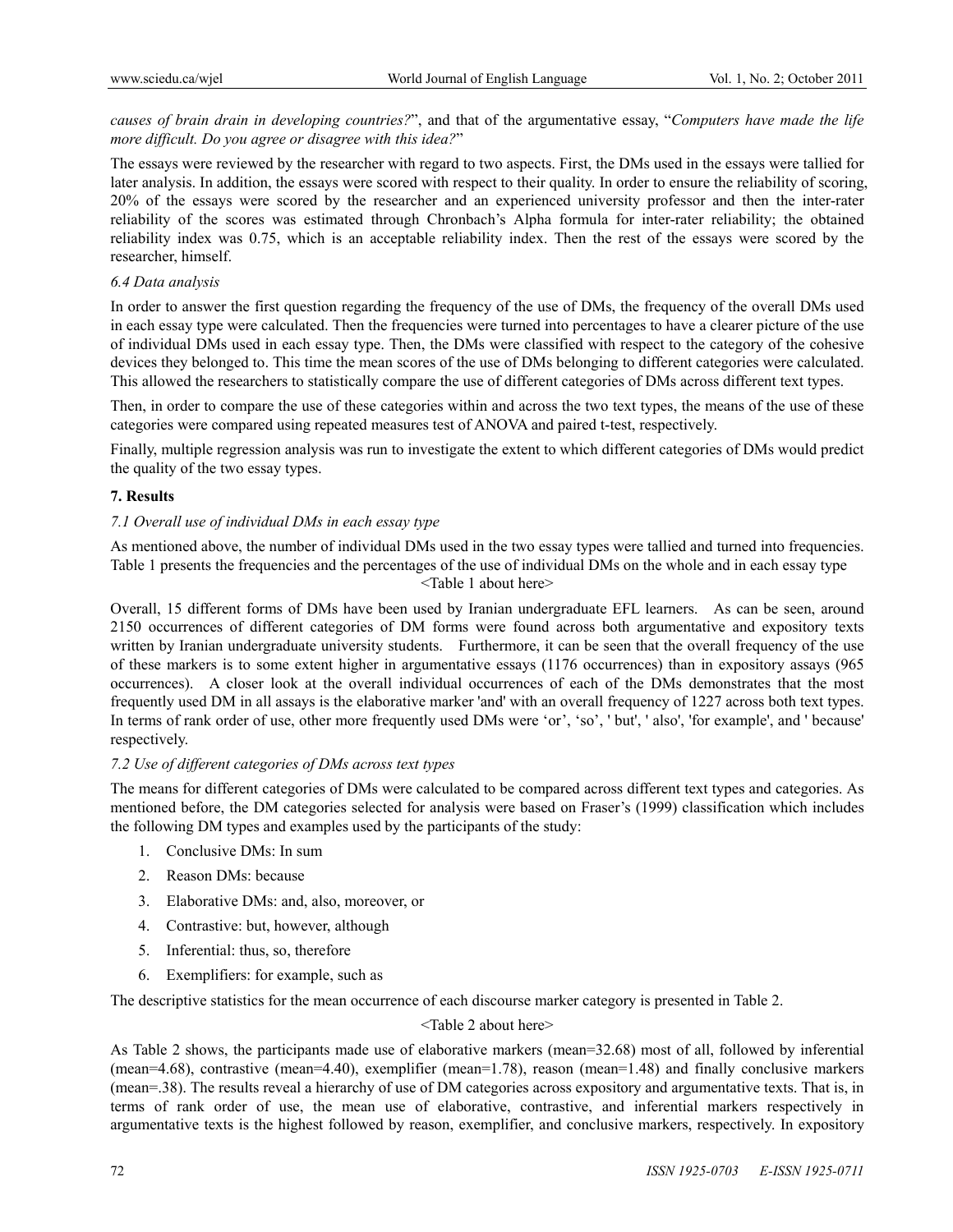texts, in terms of ranking of use, the mean use of elaborative, inferential, and contrastive was the highest followed by exemplifier, reason, and conclusive DMs. This demonstrates that there is a text-type specific hierarchy of use of DMs.

To find out the differences among individual categories of DMs across all assays, argumentative essays, and expository essays are significant, three repeated measures tests of ANOVA were conducted. The results are presented in Table 3.

#### <Table 3 about here>

The results show that the participants' use of the six categories of DMs are significantly different in all the three cases  $(F=297.27, p<0.05$  for all; F=194.88, p<0.05, for argumentative essay; and F=194.45, p<0.05, for expository essay). To see where these significant differences lie, *post hoc Bonferroni tests* were applied. The results revealed that for all the cases (all essays, argumentative essays, and expository essays) elaborative DMs were used significantly more frequently than all the other categories and the means of inferentials and contrastives, too, were higher than the other categories.

## *7.3 Differences between DMs used in argumentative and expository essays*

To find out whether the differences between the overall frequencies of the use of all DMs across the two different text types were statistically significant or not, paired samples t-test analysis was conducted. The results are presented in Table 4.

## <Table 4 about here>

As the table illustrate, in three cases the differences are significant: the difference between all DMs in argumentative and expository essays ( $t=3.01$ ,  $p \le 0.001$ ); the difference between contrastive DMs in the two essay types ( $t=3.60$ ,  $p \le 0.001$ ); and the difference between conclusive DMs ( $t=1.94$ ,  $p \le 0.05$ ). As it is evident in the table, in all these cases, DMs are used more frequently in argumentative essays than in expository ones.

## *7.4 Effect of using DMs on writing quality*

In order to investigate the extent to which the use of DMs can influence expository and argumentative writing quality, two tests of Multiple Regression Analysis were run. The results are presented in Table 5.

## <Table 5 about here>

As illustrated in the table, the results indicate that the use of DMs in argumentative and expository essays does not significantly predict the quality of the essays.

## **8. Discussion and Conclusion**

This study attempted to examine the features of argumentative and expository compositions written by Iranian undergraduate EFL university students in terms of using DMs. Furthermore, the present study intended to investigate the effect of using DMs on writing quality. To this end, DMs used in two types of essays, i.e., expository and argumentative, written by a group of Iranian EFL learners were examined.

The results of the study showed that elaborative DMs were the most frequently used cohesive device in both argumentative and expository texts. The means for the use of these markers (17.59 for argumentative essays and 17.12 for expository essays) turned out to be much higher than those of the other DMs. These results are in line with those of other studies showing that elaborative DMs are the most frequently used cohesive devices (Jalilifar, 2008; Johnson, 1992). This might imply that the use of elaborative DMs is more closely related to expository and argumentative compositions than other DMs. The most commonly used elaborative DMs in both text types were 'and', 'also', 'moreover', and 'or', among which 'and' was used in a significantly higher quantity than other markers; five times more than 'or' and 15 times more than 'also' and more than 60 times the use of 'moreover'.

The extensive use of elaborative markers may also be due to the fact that both expository and argumentative writing in general require explanation of ideas, which depends to a large extent on the use of elaborative markers to establish a kind of parallel relationships between different sections of the written discourse. The results might also imply that Iranian students tend to include a large number of ideas while writing about a topic rather than elaborating on and discussing certain ideas. This entails using more elaborative DMs than the other DMs types.

The results are also in line with the research on the use of such markers in expository and argumentative texts (Zhang, 2000; Martinez, 2004). For instance, Chang's (2000) study of cohesion indicated overuse of additive markers like 'also', 'besides', and 'in addition'. As Murray (1990) contends, it is also possible that EFL students' extensive use of elaborative markers is due to the fact that they are exposed to such markers in their own native language and in the English textbooks they read.

Moreover, the results showed that there is a hierarchy of use of DMs categories across expository and argumentative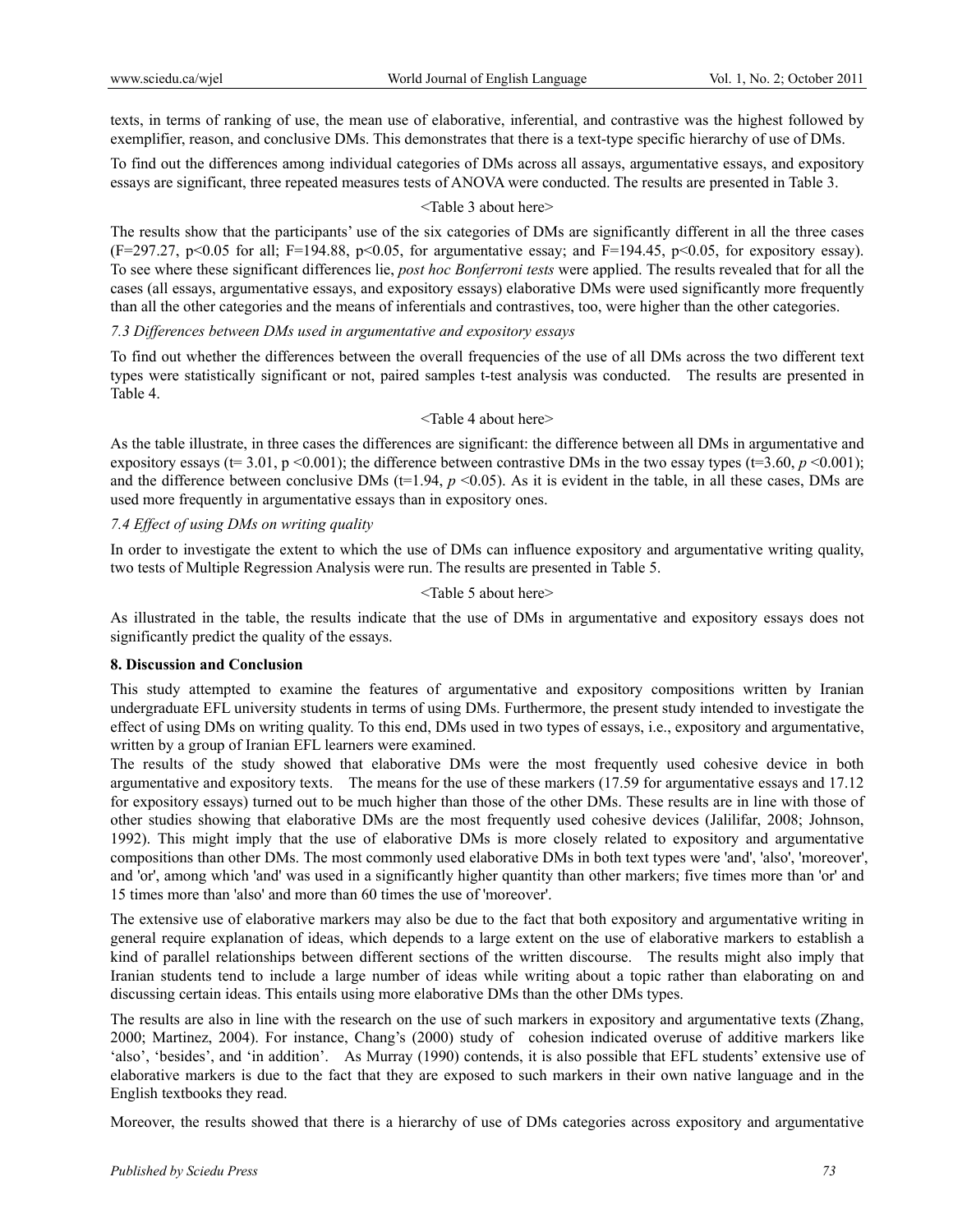texts. That is, in terms of rank order of use, the mean use of elaborative, contrastive, and inferential markers, respectively, in argumentative texts is the highest followed by reason, exemplifier, and conclusive markers, respectively. In expository texts, more or less, the same order can be observed; that is, the mean use of elaborative, inferential, and contrastive categories was the highest followed by exemplifier, reason and conclusive markers, respectively. As Werlich (1982) argues, different text genre require different relationships between the ideas; for instance, description entails cognitive properties of interrelation and differentiation of perceptions in space, while narration requires relationship in time; or, exposition involves comprehension of general concepts through differentiation by analysis or synthesis, while argument needs evaluation of the concepts through extraction of similarities, contrasts, or transformations. This means that different text types do not necessarily cohere in the same way and require different textual links given the type of macrostructure they have (i.e. whether they are expository or argumentative in nature). Accordingly, we should expect to find different proportions of use of such markers in different texts as we found in this study.

An overall analysis of the differences among all categories of DMs showed significant differences amongst all the different categories except for the differences between exemplifier versus reason, and contrastive versus inferential DMs. A more detailed analysis of the differences among all categories of DMs within each text type also showed a similar pattern of difference. That is, the differences amongst almost all the categories of DMs within both expository and argumentative text types were found significant. Furthermore, a similar pattern of the lack of difference to that of the overall analysis was also found across both text types. In other words, no significant differences were found between contrastive versus inferential, and exemplifier versus reason DMs across the two text types. Given that the mean use of these markers is rather low in both text types, it can be argued that Iranian undergraduate students have more difficulty with the use of these markers in comparison with other DMs.

One can argue that developing certain logical relations between segments of discourse may be a linguistic aspect as well and entail more knowledge and experience with the language. Complex backward search and assessment of the meaning of surrounding content, and evaluating the relations between and among propositions (which is achieved through using contrastive, reason or inferential markers in expository and argumentative texts) is much more demanding than does the additive relations (Goldman and Murray,1992; Vonk and Noordman, 1990). Accordingly, lower use of such textual devices in the students' writings in the present study was observed.

The results of the study, in addition, showed that there is a significant difference between the mean use of individual categories of DMs across argumentative and expository texts with a higher use of DMs in argumentative essays than in expository ones. This finding is indicative of the idea that undergraduate EFL learners tend to resort to more textual and discoursal devices in argumentative texts than in expository texts to get their messages across or prove their arguments and make it more convincing to the reader. Further analysis of the differences between individual categories between the two text types demonstrated no significant difference between similar categories of DMs across expository and argumentative texts except for the differences between contrastive and conclusive DMs. That is, contrastive and conclusive DMs were used significantly more in argumentative text types in comparison with their corresponding use in expository texts. This can be due to the cognitive and rhetorical nature of the argumentative text type. That is, the production of argumentative text involves a cognitive and rhetorical process of problem-solving (Tirkonnen-Condit, 1994). As Tirkonnen-Condit (1994) argues, the process of written argumentation typically has the following structural units: situation, problem, solution, and evaluation. The situation introduces background material; the problem is a statement and undesirable condition of things, while the solution is a statement of the desirable condition and is often followed by an evaluation.

Argumentative texts entail expressing an opinion and trying to persuade the reader by providing reasons for your argument and, at the same time, presenting the opposing view and refuting it. It deals with the mental process of judging**.** "Argumentations can be analysed in terms of the signals of the writer's attitudes and judgement and the argumentative procedures adopted, whether inspired by logical deduction, or inductively based on facts or examples, or simply derived on an analogical basis" (Abdollahzadeh, 2009, p. 12). All argumentative texts promote or evaluate certain beliefs or ideas with conceptual relations such a reason, significance, or opposition frequently. It seems that in argumentative texts evaluating the opposing theme and holding it against the writers' main argument and finally making conclusive arguments requires heavier use of contrastive and conclusive DMs. As a result, to be more rhetorically effective, undergraduate students resort to these markers to make their points more convincing, argumentative, and evaluative in nature. Consequently, the use of such markers is significantly more prevalent in argumentative texts than in expository ones.

Finally, results of the study revealed that the use of DMs cannot be a significant predictor of the writing quality in argumentative and expository compositions of Iranian undergraduate EFL students. This finding goes against studies which report high correlation between DMs use and overall writing quality (Hartnett, 1980; Jalilifar, 2008; Martinez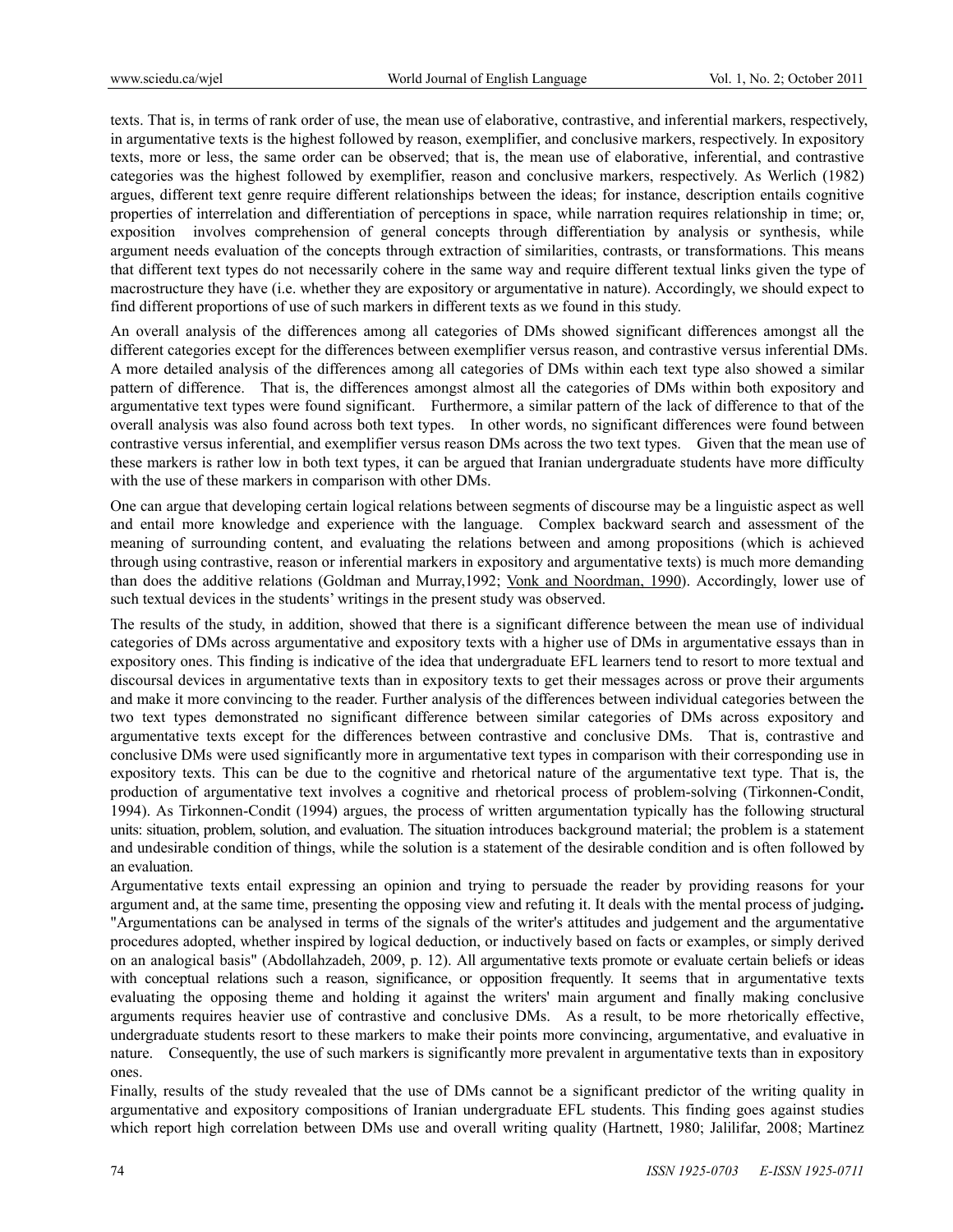(2004); Witte and Faigley, 1981). Of course, the findings in the literature as to the relationship between writing quality and discourse marker use are mixed. For instance, Johnson (1992) found no differences in the amount of cohesion between "good" and "weak" compositions written in Malay by native speakers or in English by Malay speakers. However, it should be noted that in studies on the strong correlation between DM use and writing quality, cohesion was defined both in terms of syntactic and lexical cohesion. Most of these studies found that high rated essays contained more lexical collocation and lexical reiteration (Witte and Faigley, 1981; Lieber, 1980). In fact, two thirds of the cohesion in the study by Witte and Faigley (1981) were lexical. Similarly, Anderson (1980) found that there is a tendency to use lexical reiteration and not to use DMs or reference in both oral and written narratives.

Comparing the results of the present study with the findings of the above-mentioned studies, one can argue that the text quality cannot be a function of just the use of DMs. Rather, other elements (e.g., lexical reiteration, collocation pattern, reference, etc.) add to the coherence and quality of the texts. Furthermore, this relationship can be a function of the type of the text and whether the writer of these texts is a native speaker or an ESL/EFL writer. For example, Jalilifar (2008) found a significant relationship between DMs use and writing quality in descriptive texts by postgraduate and graduate EFL students, while Johnson (1992) found no such a relationship in the expository writings of native speakers of English. Therefore, further research is needed with both native and non-native English writers at different levels of language proficiency writing different types of texts to corroborate the findings of this study.

## **9. Pedagogical Implications**

The present study can have a number of pedagogical implications. The findings of the present study showed that the Iranian students do not use a wide range of DMs and that they use some particular elaborative markers like "and" in a significantly higher manner than other markers. This rather overuse of 'and' can be a sign of weakness on the part of these learners in their writings. This implies that teachers can work more on incorporating the use of DMs in their teaching. In other words, teachers need to raise the students' awareness of textual norms of practice and sensitize them to the use of particular devices and their frequency of use in particular types of texts. This way, the student would learn how to produce texts which have different purposes and structures, and which types of DMs are more commonly used in which particular text types, when writing in English.

In addition, the lack of the relationship between writing quality and DM use can imply that the use of DMs has not been done appropriately and purposefully by undergraduate EFL learners. Thus, teachers can work not only on the quantity of cohesive devices but also on their quality. They would need to raise the students' awareness of the appropriate use of individual categories of DMs and how they can be used in creating a coherent text. They would also need to let the learners realize that DMs are not the only textual devices which can add to the quality of a text. Rather, there are other elements in addition to DMs (like the use of reference, ellipsis, substitution, etc.) that can make a text more cohesive and thus add to the quality of the texts.

#### **References**

- Abdollahzadeh, E. (2010). Poring over the findings: Interpersonal authorial engagement in applied linguistics papers. *Journal of Pragmatics*, *43,* 875-890.
- Allard, L., & Ulatowska, H.K., (1991). Cohesion in written narrative and procedural discourse of fifth-grade children. *Linguistics and Education, 3*, 63-79. http://dx.doi.org/10.1016/0898-5898(91)90024-D
- Anderson, P. 1980 Cohesion as an index for written and oral compositions of ESL learners: U.S. *ERIC Document Ed 198529*.
- Ashwell, T. (2000). Patterns of teacher response to student writing in a multiple-draft composition classroom: Is content feedback followed by form feedback the best method? *Journal of Second Language Writing, 9,* 227-257. http://dx.doi.org/10.1016/S1060-3743(00)00027-8
- Bell, D. M. (2010). Nevertheless, still, and yet: Cohesive cancellative discourse markers. *Journal of Pragmatics, 42*, 1912-1927. http://dx.doi.org/10.1016/j.pragma.2009.12.010
- Chaudron, C. & Richards, J.C. (1986). The effect of discourse markers on the comprehension of lectures. *Applied Linguistics, 7,* 113-127. http://dx.doi.org/10.1093/applin/7.2.113
- Chung, J.S.L. (2000). Signals and reading comprehension: Theory and practice. *System, 28*, 247–259. http://dx.doi.org/10.1016/S0346-251X(00)00010-5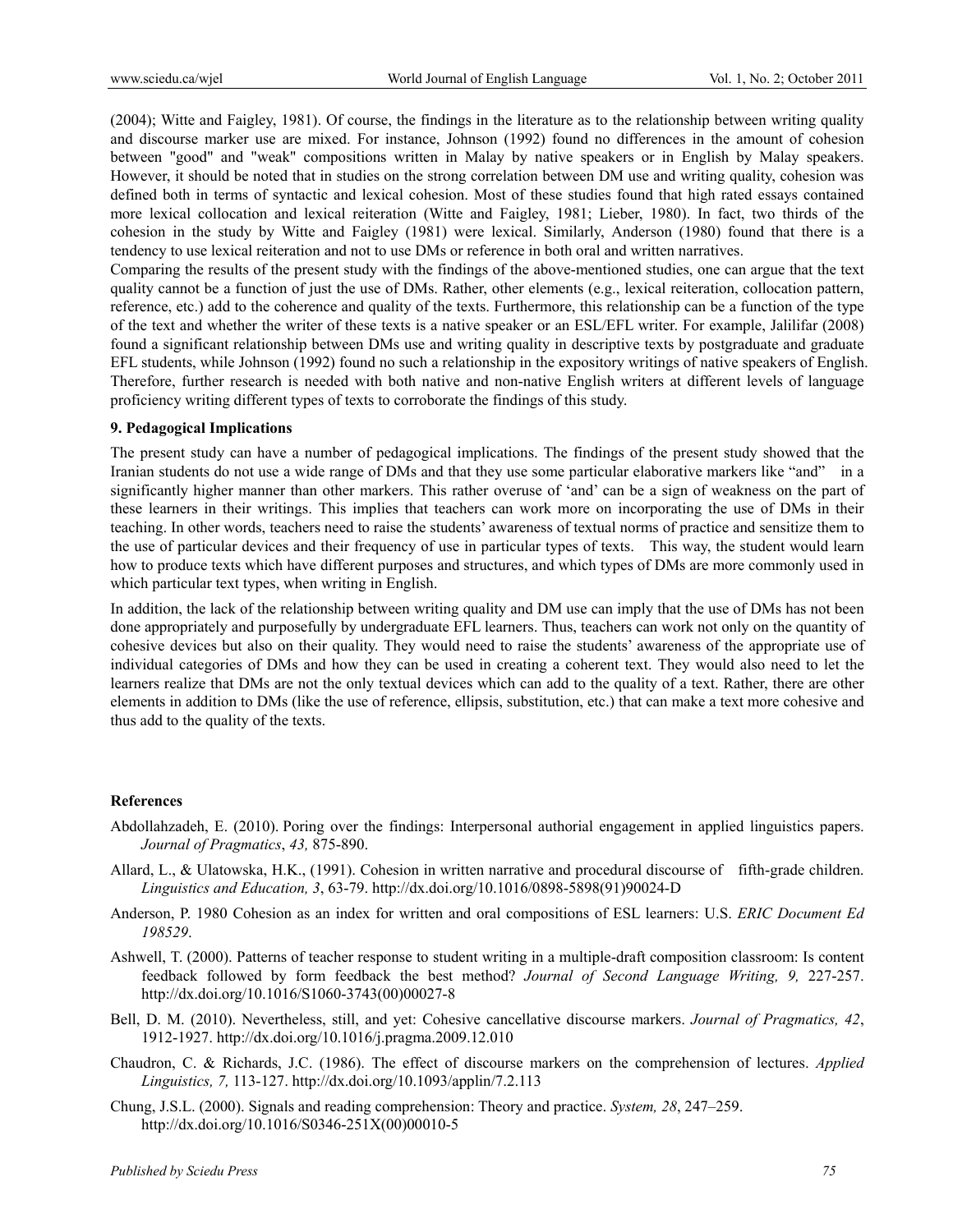- Connor, U. (1984) . A study of cohesion and coherence in English as a second language students' writing. *Papers in Linguistics: International Journal of Human Communication*, *17*, 301-316.
- Cotter, C. (1996a). Engaging the reader: The changing use of connectives in newspaper discourse. In J. Arnold, R. Blake, B. Davidson, S. Schwenter, and J. Solomon (Eds), *Sociolinguistic Variation: Data, Theory and Analysis*  (pp.263-78) . Stanford: CSLI Publications.
- Cotter, C. (1996b). *Irish on the air: Media, discourse, and minority-language sevelopment*. Unpublished PhD dissertation, *University of California, Berkeley*.
- Field, Y. & Yip, L. (1992). A comparison of internal conjunctive cohesion in the English essay writing of Cantonese speakers and native speakers of English. *RELC Journal 23*, 15-28. http://dx.doi.org/10.1177/003368829202300102
- Fraser, B. (1999). What are discourse markers? *Journal of Pragmatics,* 31, 931-952. http://dx.doi.org/10.1016/S0378-2166(98)00101-5
- Goldman, S., & Murray, J. (1992). Knowledge of connectors as cohesion devices in text: A comparative study of native English and English as a second language speaker. *Journal of Educational Psychology*, *84*, 504-519. http://dx.doi.org/10.1037/0022-0663.84.4.504
- Halliday, M. A. K. &. Hasan, R. (1976). *Cohesion in English*. London: Longman University Press.
- Hartnett, C. (1980). Cohesion and mental processes in writing competence. *ERIC Ed 202-028*.
- Hays, P. (1992). Discourse markers and L2 acquisition. *Papers in Applied Linguistics, 7*, 24-34.
- Heritage, J. and M. Sorjonen (1994). Constituting and maintaining activities across sequences: and prefacing. *Language in Society, 23*, 1-29. http://dx.doi.org/10.1017/S0047404500017656
- Hu, Z., Brown, D., & Brown, L. (1982). Some linguistic differences in the written English of Chinese and Australian students. *Language Learning and Communication, 1*, 39- 49.
- Intarparawat, P., & Steffensen, M. S. (1995). The use of meta-discourse in good and poor ESL essays. *Journal of Second Language Writing, 4*, 253-272. http://dx.doi.org/10.1016/1060-3743(95)90012-8
- Jalilifar, A. R. (2008). Discourse markers in composition writings: The cae of Iranian learners of English as a foreign language. *English Language Teaching, 1*, 114-127.
- Johnson, P. (1992). Cohesion and coherence in compositions in Mayland English language. *RELC Journal, 23*, 1-17. http://dx.doi.org/10.1177/003368829202300201
- Karasi, M. (1994). *Cohesive features in the expository essays of Secondary Four (Express) and Secondary Five (Normal) students in Singapore*. Unpublished master dissertation*, Nanyang Technological University, Singapore.*
- Liu, M., & Braine, G. (2005). Cohesive features in argumentative writing produced by Chinese undergraduates. *SYSTEM, 33*, 623-635. http://dx.doi.org/10.1016/j.system.2005.02.002
- Lieber, P. (1980). Cohesion in ESL Students' Expository Writing. *Unpublished Ph.D Dissertation, New York University, NY.*
- Martinez, A. (2004). Discourse markers in the expository writings of Spanish university students. *IBERICA, 8*, 63-80.
- Moser, M. & Moore, J. (1995). Investigating cue selection and placement in tutorial discourse. *Proceedings of the 33rd Annual Meeting of the Association for Computational Linguistics*, pp. 130-135. http://dx.doi.org/10.3115/981658.981676
- Muller, S. (2004). 'Well, you know that type of person: Function of 'well' in the speech of American and German students. *Journal of Pragmatics, 36,* 1157-1182. http://dx.doi.org/10.1016/j.pragma.2004.01.008
- Murray, J. D. (1997). Connectives and narrative text: the role of continuity. *Memory and Cognition, 25*, 227–236. http://dx.doi.org/10.3758/BF03201114
- Sanders, T., & Noordman, L. (2000). The role of coherence relations and their linguistic markers in text processing. *Discourse Processes*, *29*, 37-60. http://dx.doi.org/10.1207/S15326950dp2901\_3
- Schiffrin, D. (1987). *Discourse Markers* .Cambridge: Cambridge University Press.
- Schiffrin, D. (2001). Discourse markers: language, meaning, and context. In D. Schiffrin, D. Tannen, and H. Hamilton, *Handbook of Discourse Analysis* (pp. 56-75). Malden: Blackwell Publishers.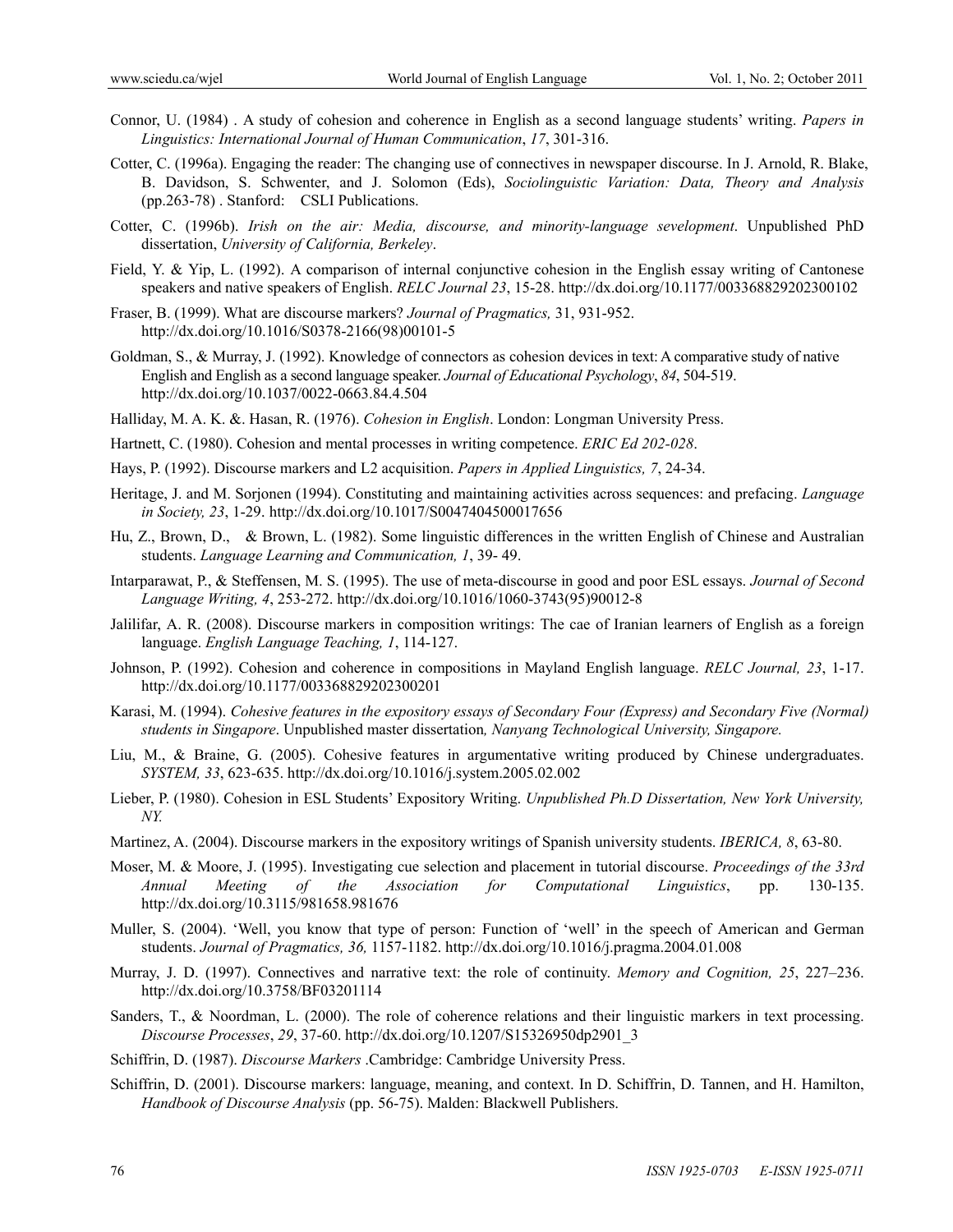- Steffensen, M. & Cheng, X. (1996). Meta-discourse and text pragmatics: How students write after learning about meta-discourse. *ERIC Document Reproduction Service,* No. ED400709*.*
- Trillo, J. R. (2002). The pragmatic fossilization of discourse markers in non-native speakers of English. *Journal of Pragmatics, 34*, 769-784.
- Trikkonen-Condit, S. (1996). Explicitness vs. Implicitness of argumentation: An intercultural comparison. *Multilingua Journal of Cross-Cultural and Interlanguage Communication, 15,* 257-274. http://dx.doi.org/10.1515/mult.1996.15.3.257
- Vonk, W., & Noordman, L. G. M. (1990). On the control of inference processes in text understanding. In D. A., Balota; G. F., Flores d'Arcais, & K. Rayner (Eds.), *Comprehension processes in reading* (pp. 447–464). Hillsdale, NJ: Erlbaum.
- Werlich, E. (1982). *A text grammar of English*. Stuttgart: Quelle and Meyer Heidelberg.
- Wilson, J. (1993). Discourse marking and accounts of violence in Northern Ireland . *Text, 13*, 455-475. http://dx.doi.org/10.1515/text.1.1993.13.3.455
- Witte, S., & Faigley, L. (1981) Coherence, cohesion and writing quality. *College Composition and Communication, 22,*189-204. http://dx.doi.org/10.2307/356693
- Zhang, Z. (2000). Cohesive features in the expository writing of undergraduates in two Chinese universities. *RELC Journal, 31*, 61-95. http://dx.doi.org/10.1177/003368820003100104

Table 1. Frequency and percentage of DMs

| <b>DMs</b>  | All        | Argumentative | Expository |  |
|-------------|------------|---------------|------------|--|
| And         | 1227/57.2% | 663/31%       | 565/26%    |  |
| <b>Or</b>   | 219/10.22% | 101/4.7%      | 118/5.52%  |  |
| Thus        | 25/1.7%    | 21/1%         | 4/0.7%     |  |
| But         | 150/7%     | 86/4%         | 66/3%      |  |
| So          | 155/7.23%  | 82/3.83%      | $74/3.4\%$ |  |
| Therefore   | 28/1.3%    | 13/0.6%       | 16/0.7%    |  |
| However     | 36/1.6%    | 33/1.54%      | 3/0.06%    |  |
| Although    | 21/1%      | 15/0.7%       | 6/0.3%     |  |
| In sum      | 18/0.82%   | 13/0.6%       | $5/0.22\%$ |  |
| Because     | 70/3.24%   | 43/2%         | 27/1.24%   |  |
| Also        | 79/3.6%    | 52/2.43%      | 27/1.17%   |  |
| Moreover    | 17/0.7%    | 16/0.69%      | 1/0.01     |  |
| For example | 55/2.5%    | 29/1.35%      | 26/1.15%   |  |
| Such as     | 29/1.34%   | 9/0.42%       | 20/0.92%   |  |
| Of course   | 12/0.55%   | 4/0.19%       | 8/0.36%    |  |
| Total       | 2141/100%  | 1176/55%      | 965/45%    |  |

| Table 2. Means of DM categories |  |
|---------------------------------|--|
|---------------------------------|--|

| <b>DMs</b>  | All   | Argumentative | Expository |
|-------------|-------|---------------|------------|
| Exemplifer  | 1.78  | 0.80          | 0.97       |
| Conclusive  | 0.38  | 0.27          | 0.10       |
| Reason      | 1.48  | 0.91          | 0.57       |
| Elaborative | 32.68 | 17.59         | 17.12      |
| Inferential | 4.68  | 2.57          | 2.17       |
| Contrastive | 4.40  | 2.85          | 1.59       |
| Total       | 61.06 | 33.40         | 27.65      |